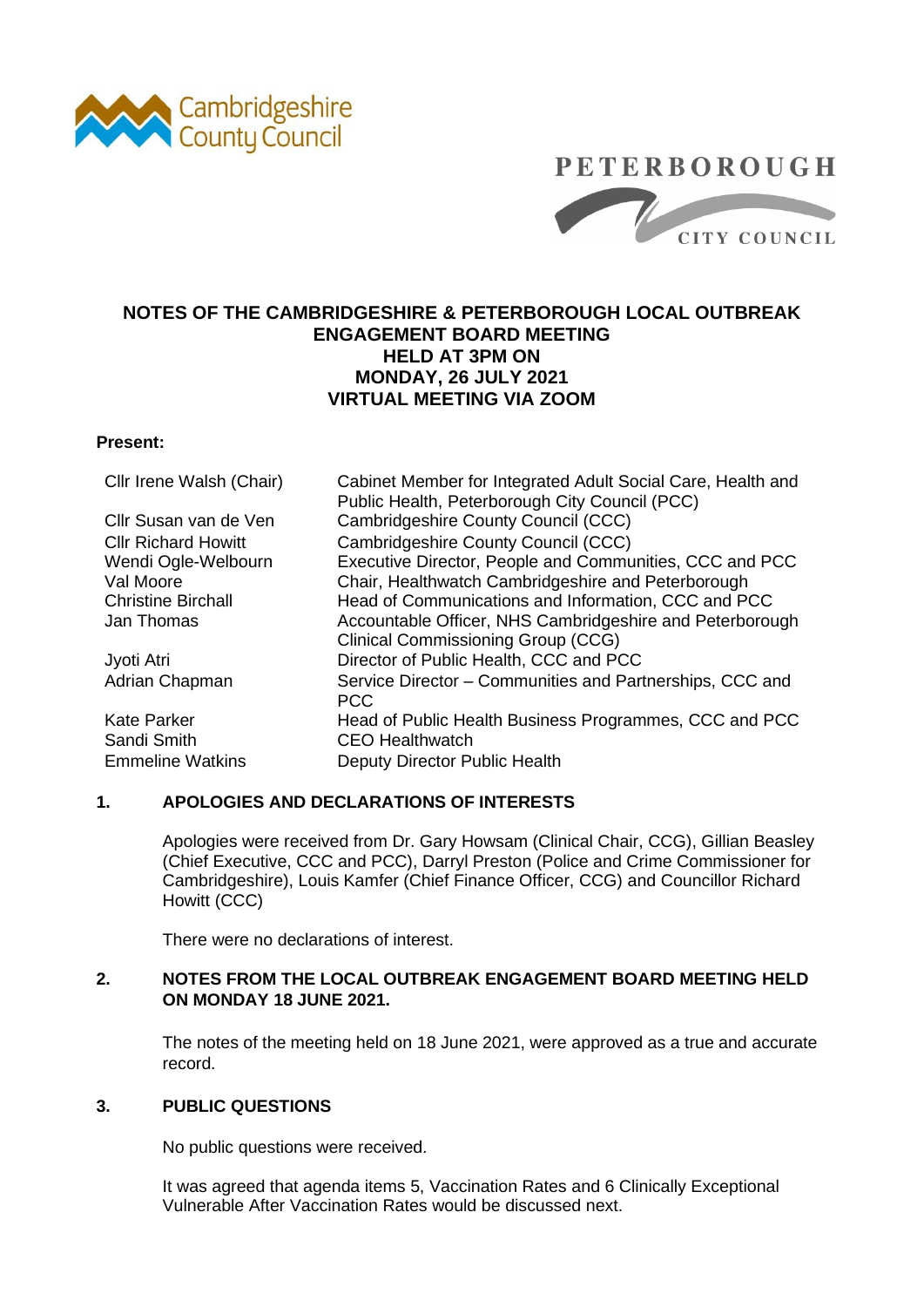#### **4. VACCINATION RATES**

The Accountable Officer, NHS Cambridgeshire and Peterborough CCG provided an update on Covid vaccination rates. The Board was advised that vaccination rates for the first vaccine was at 75 percent and 58 percent for second vaccination. The Board was also advised that there were pockets where vaccination take up was high and some that were not. In addition, provisions were being made to ensure that increased opportunities for walk in and bookable vaccine centres were provided, and venues had included pharmacies. Further work was being undertaken to encourage residents to take the vaccine and there had been a sufficient supply. Furthermore, figures had shown that there had not been a high number from the vulnerable cohorts that had not taken the vaccine.

The Board noted the report.

#### **5. CLINICALLY EXCEPTIONAL VULNERABLE AFTER VACCINATION RATES**

The Service Director – Communities and Partnerships, CCC and PCC provided an update on thevaccinators.co.uk website which provided the number of available places where the Covid vaccine was available, which included communities and locations where the vaccine uptake needed to increase. The information on the website had been updated by various partners such as the Vaccine Confidence Group and the CCG.

The Local Outbreak Engagement Board debated the presentation and in summary, key points raised and responses to questions included:

- Board Members commented that the Covid vaccine programme had demonstrated successful partnership work.
- Members commented that there had been a particular issue with the take up of Covid vaccine in Cambridge and that work had been conducted with Cambridgeshire City Council to provide flexible options such as walk in vaccination centres. There had also been some targeted work through community faith groups and various universities to increase the take up.
- Members were advised that there had been an increase on the uptake of the second vaccine during the last two weeks compared to the regional figures. Furthermore, the vaccine uptake increase had also been achieved through the encouragement of community workers who helped hard to reach residents understand the benefits and level of risk.
- Members were advised that there had been an issue with some of the data captured in relation to the population of residents. There had been confusion about how many residents lived in an area verses how many were registered at General Practitioner (GP) surgeries. This had skewed the figures and work was underway to clarify the actual population numbers.
- The groups where low numbers of vaccine take up had been similar in Peterborough and Cambridge. In addition, there had been less uptake of the vaccine by young people and men, however, work was being undertaken to find ways of communicating with residents and this had included door knocking.

#### **6. UPDATE ON EPIDEMIOLOGY AND RESPONSE**

The Director of Public Health, CCC and PCC, delivered a presentation on the Epidemiology Review for Cambridgeshire and Peterborough. Presentation slides may be found in Appendix 1.

The Local Outbreak Engagement Board debated the update and in summary, key points raised and responses to questions included: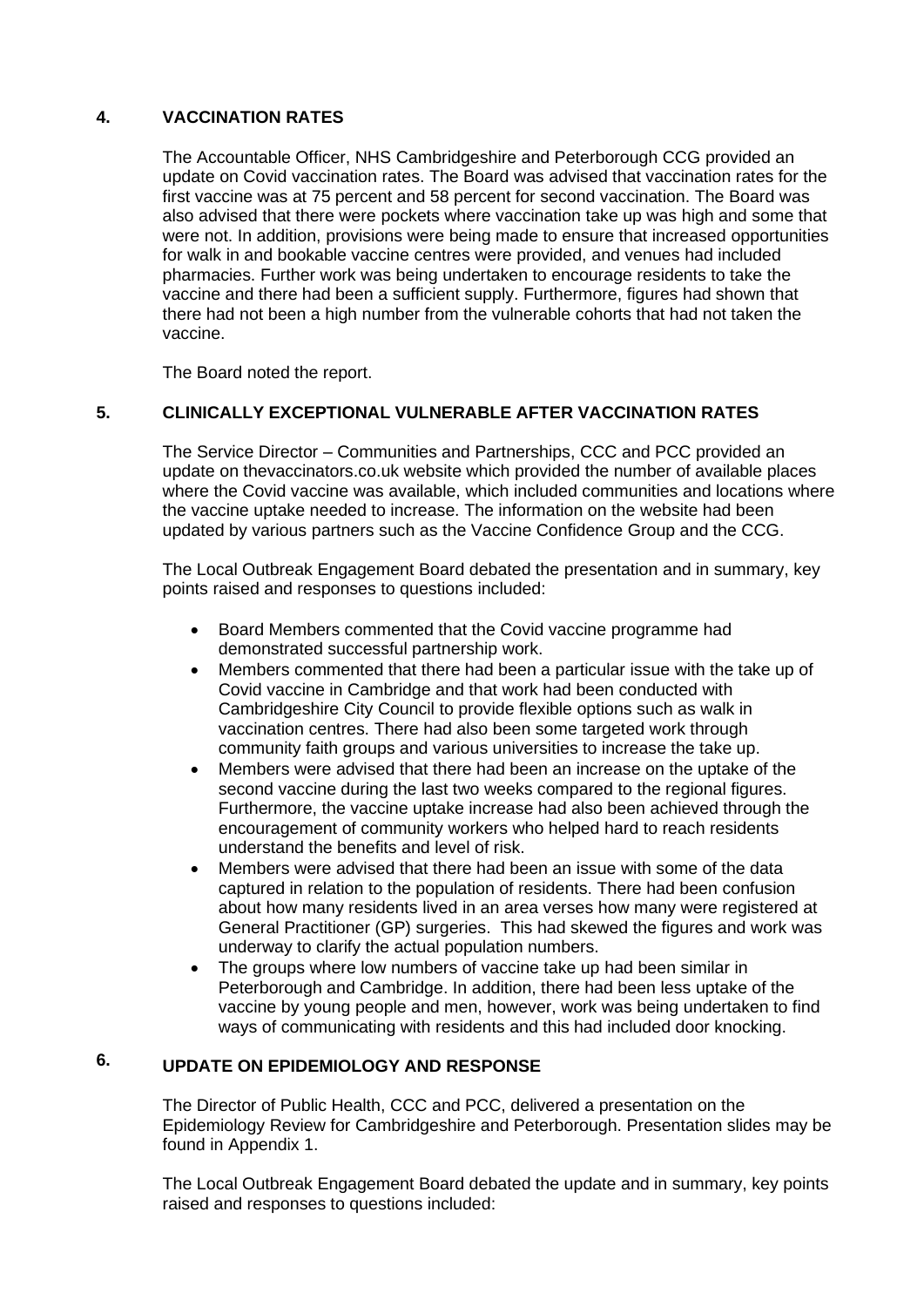- Members were advised that messages had been communicated to young people about the risks of syndromes such as long Covid especially given that the delta variant was a much higher risk for them.
- There were several Long Covid clinics being operated through Addenbrookes Hospital and would service Cambridge and Peterborough. Furthermore, research was being undertaken to fully understand the impact of Long Covid and this would help services develop support for patients going forward.
- Members commented that flexibility on what guidance should be followed, could be encouraged by both Councils following Freedom Day, as there appeared to be less social distancing and mask wearing by residents. Members were advised that the Covid safety communication messages had followed the same stance as pre Freedom Day.

### **7. COMMUNICATION CAMPAIGN UPDATE**

The Head of Communications and Information, CCC and PCC provided an update on the communications messages being delivered and the 'Do The Right Thing' campaign. The campaign had aimed to encourage residents to continue to stay safe, get vaccinated and tested. Communication messages were being targeted to specific groups and themed each week for families, businesses and the extremely vulnerable. In addition, case studies would be used through various media platforms.

The Local Outbreak Engagement Board debated the presentation and in summary, key points raised and responses to questions included:

- The CEO of Healthwatch thanked the Communications Team for their work on the tool kits.
- Members commented that it was difficult to engage communities and gain trust especially when there were some residents not following the Covid safety measures. In addition, young people needed to be more informed to do the right thing.

Members were advised that engagement had been successful with real life stories and animations. There had been some light-hearted videos produced about doing half a job to encourage residents to receive both vaccines.

### **8. ANY OTHER BUSINESS**

None.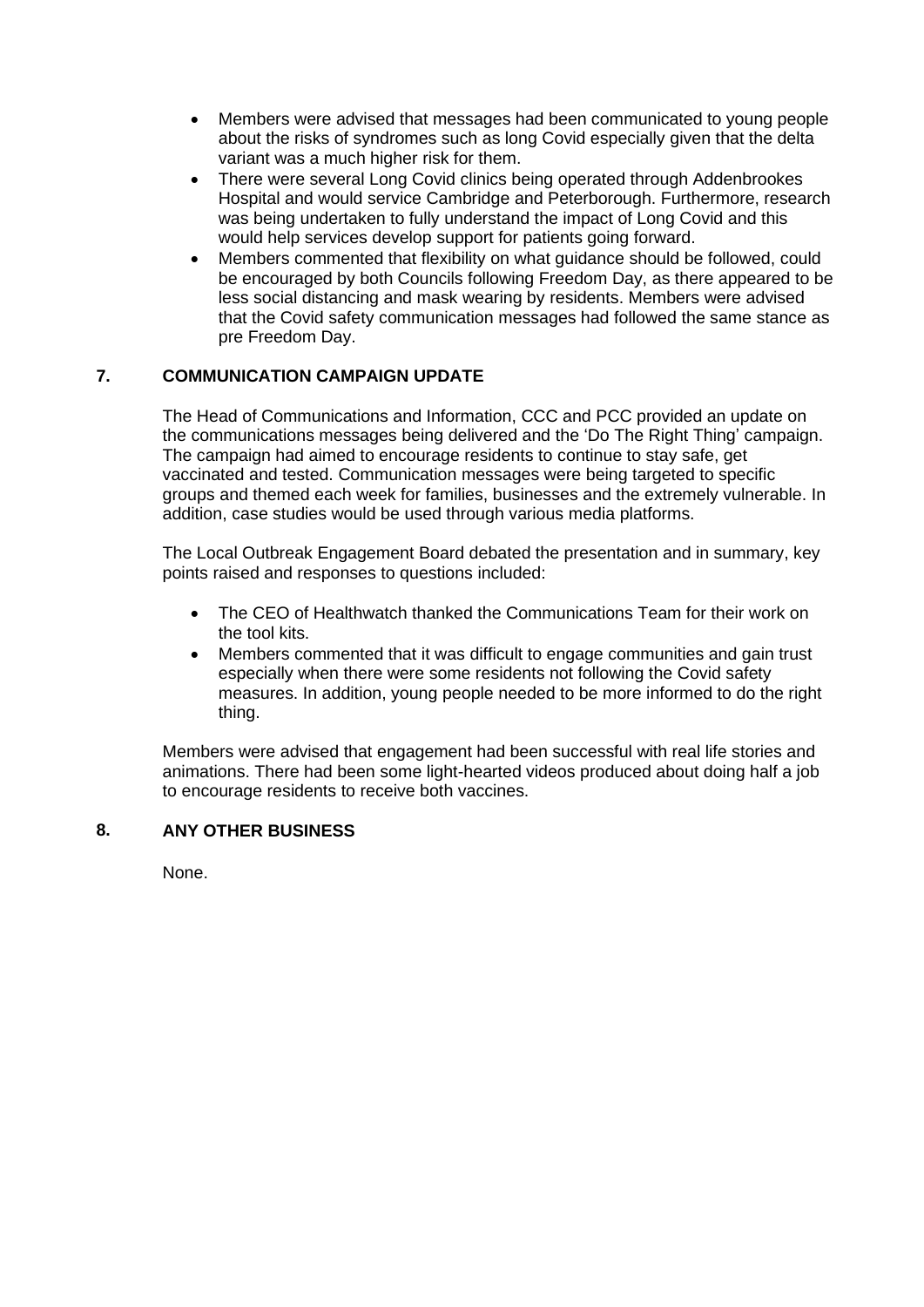## **Epidemiology Review**

# Cambridgeshire & Peterborough

## 26th July 2021

**Contacts for queries:** Emmeline Watkins: Emmeline.Watkins@peterborough.gov.uk PHI Team: PHI-team@cambridgeshire.gov.uk

**OFFICIAL** 

Across the UK, there has been a decrease in people testing positive (-15%), but hospital admissions (+27%) and deaths (+59%) have been increasing in the most recent week. Case rate per 100,000 for 7-day period ending 22 July 2021

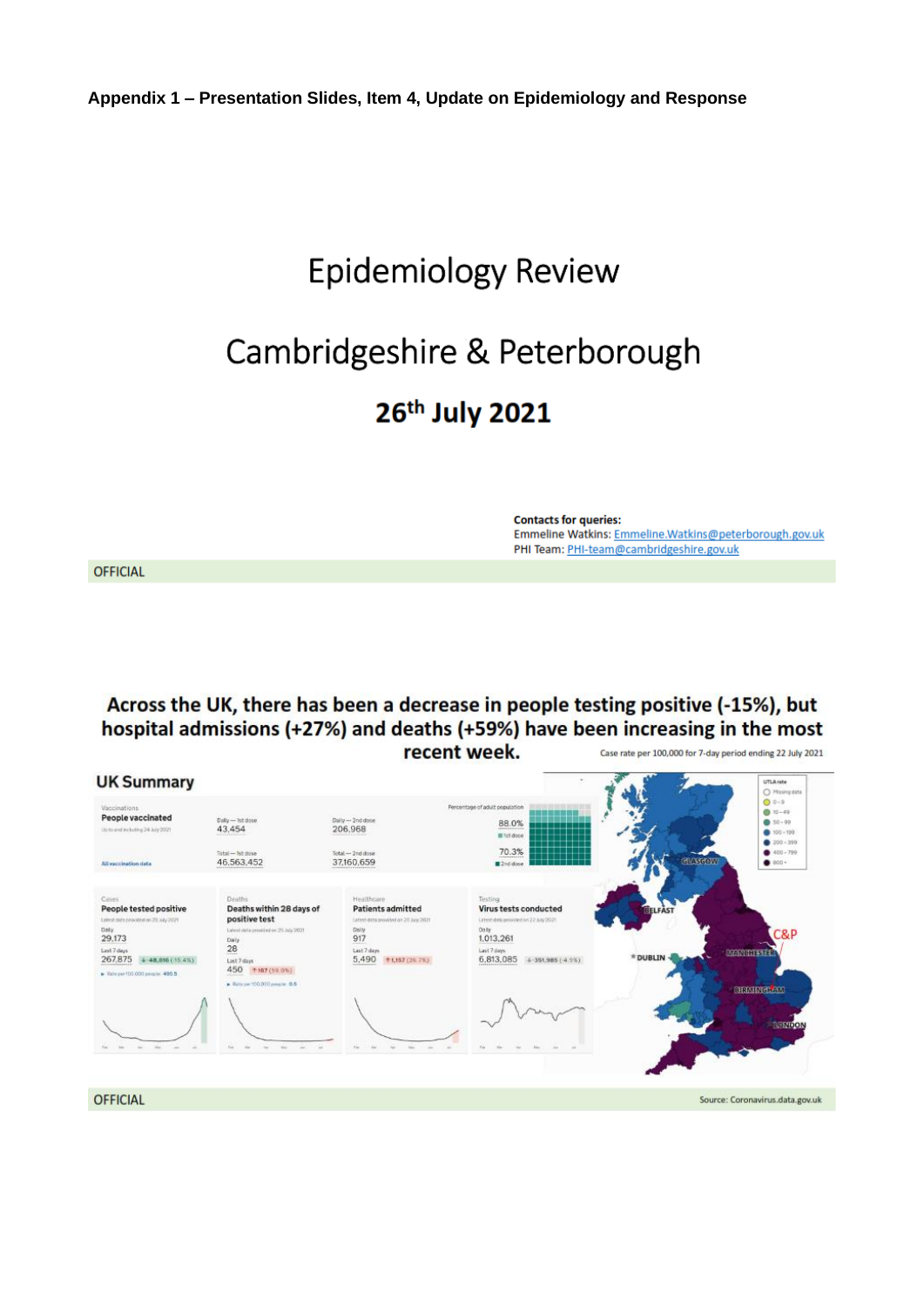### Provisional all-age incidence rates have increased in all Cambridgeshire and Peterborough areas other than East Cambridgeshire and South Cambridgeshire compared to the previous week but remain below regional and national averages.

| <b>Incidence and Positivity data</b>                                                                                                                                                                                                              |                                                                                                               |   |                                                                   |   |                                  |                                                                                   |   |  |  |
|---------------------------------------------------------------------------------------------------------------------------------------------------------------------------------------------------------------------------------------------------|---------------------------------------------------------------------------------------------------------------|---|-------------------------------------------------------------------|---|----------------------------------|-----------------------------------------------------------------------------------|---|--|--|
| Area                                                                                                                                                                                                                                              | <b>Provisional surveillance</b><br>adjusted weekly incidence<br>(cases/100,000) & trend vs<br>previous 7 days |   | Weekly Incidence<br>(cases/100,000) & trend vs<br>previous 7 days |   | 7-day change in<br>case rate (%) | Weekly incidence - 60+ years<br>(cases per 100,000) & trend<br>vs previous 7 days |   |  |  |
| Data to date                                                                                                                                                                                                                                      | $22$ -Jul                                                                                                     |   | $20$ -Jul                                                         |   | $20 -$ Jul                       | $20 -$ Jul                                                                        |   |  |  |
| Cambridge                                                                                                                                                                                                                                         | 333                                                                                                           | ٠ | 371.8                                                             | ٠ | 46.4%                            | 106.9                                                                             | 个 |  |  |
| East Cambridgeshire                                                                                                                                                                                                                               | 240                                                                                                           | ↓ | 321.7                                                             | ٠ | 23.0%                            | 55.2                                                                              | ተ |  |  |
| Fenland                                                                                                                                                                                                                                           | 274                                                                                                           | 个 | 291.6                                                             | ٠ | 130.2%                           | 90.6                                                                              | ተ |  |  |
| Huntingdonshire                                                                                                                                                                                                                                   | 332                                                                                                           | 个 | 405.1                                                             | ቶ | 66.5%                            | 58.0                                                                              | ቶ |  |  |
| South Cambridgeshire                                                                                                                                                                                                                              | 285                                                                                                           | ↓ | 341.3                                                             | ቶ | 43.7%                            | 47.3                                                                              | ቶ |  |  |
| Cambridgeshire                                                                                                                                                                                                                                    | 299                                                                                                           | ተ | 354.1                                                             | ٠ | 55.1%                            | 67.5                                                                              | 个 |  |  |
| Peterborough                                                                                                                                                                                                                                      | 309                                                                                                           | ተ | 341.6                                                             | ቶ | 75.8%                            | 95.6                                                                              | ተ |  |  |
| <b>EAST OF ENGLAND</b>                                                                                                                                                                                                                            | ٠                                                                                                             | ۰ | 458.0                                                             | ቶ | 57.0%                            | 97.6                                                                              | ተ |  |  |
| <b>ENGLAND</b>                                                                                                                                                                                                                                    | ٠                                                                                                             | ۰ | 532.1                                                             | ተ | 33.3%                            | 130.0                                                                             | ተ |  |  |
| NOTE: Provisional adjusted weekly incidence rates are subject to change with the inclusion of additional cases on subsequent days. Figures are<br>rounded to nearest whole number to account for possible minor discrepancies with national data. |                                                                                                               |   |                                                                   |   |                                  |                                                                                   |   |  |  |

**OFFICIAL** 

Data suggest a recent reduction in case numbers to 22/07; analysis over coming days will be required to ascertain whether this is a consistent downward trend.

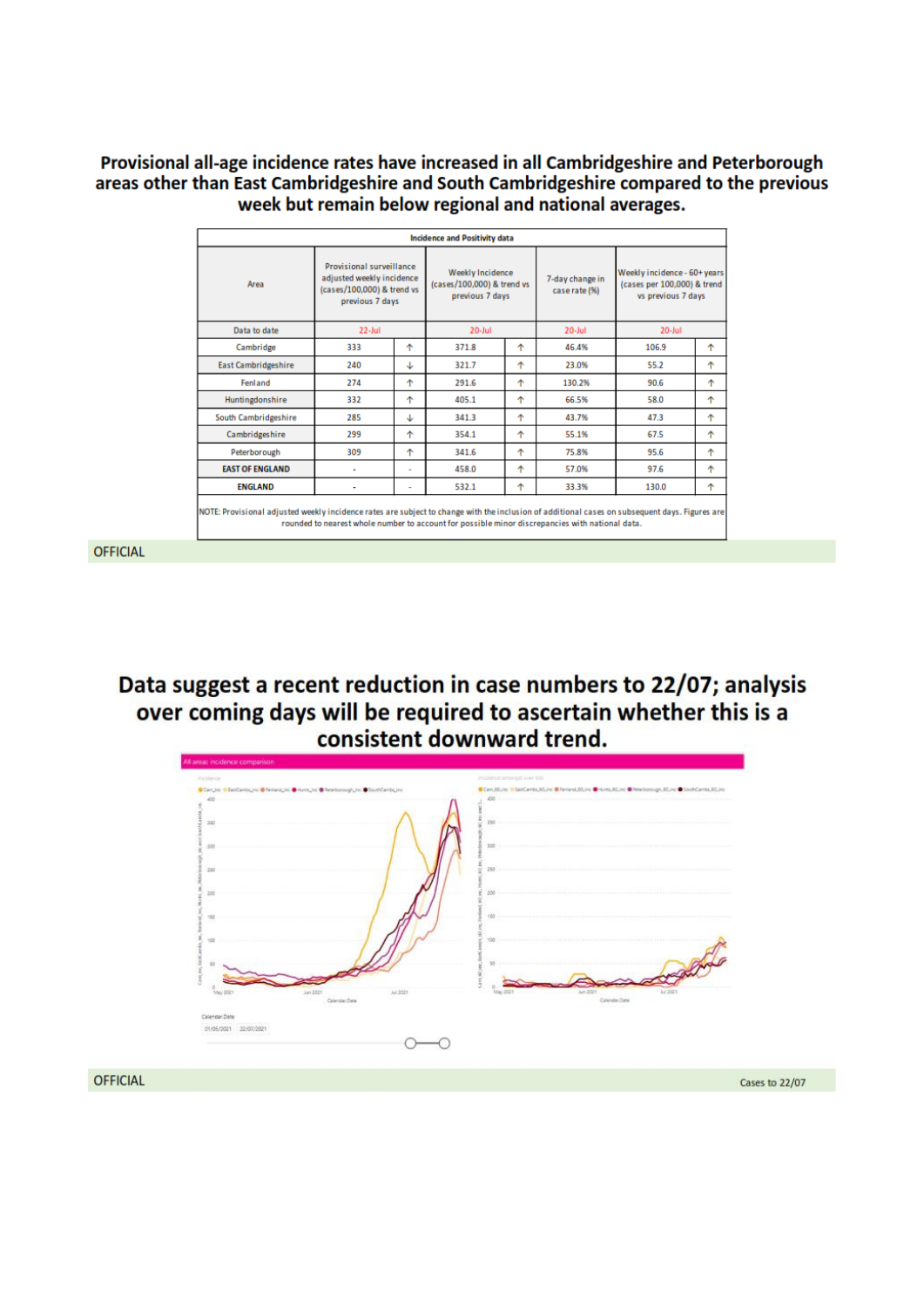### Cambridgeshire overall case rates have increased rapidly since the low levels observed in late May. 60+ cases have seen increases, but at a slower rate compared to other ages.



Peterborough overall case rates have increased rapidly since the low levels in late May. 60+ cases have seen increases, but at a slower rate compared to other ages.

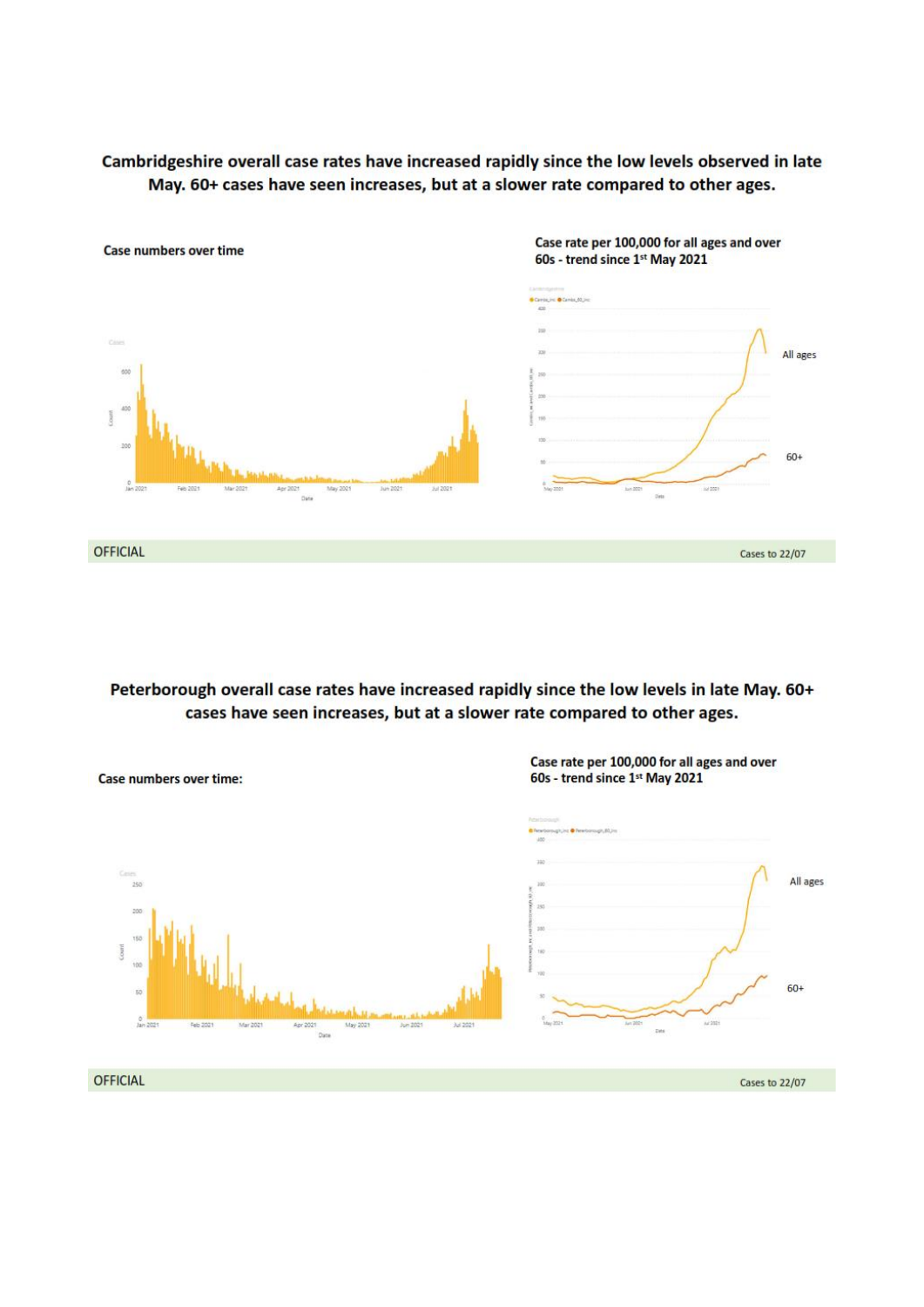### Case rates are higher in 10-39 age groups in both Cambridgeshire and Peterborough compared to other ages. **Cambridgeshire**



Rate of people with at least one positive COVID-19 test result, either lab-reported or rapid lateral flow test (England only) per 100,000 population in the rolling 7-day period ending on the dates shown, by age. Positive rapid lateral flow test results can be confirmed with PCR tests taken within 72 hours. If the PCR test results are negative, these are not reported as cases. People tested<br>positive more than once ar

Source: Coronavirus.data.gov.uk



The Cambridgeshire 7-day averages for lateral flow tests and PCR tests conducted are stable but have been slowly declining since observed March highs. There has been a recent increase in PCR tests conducted since June.

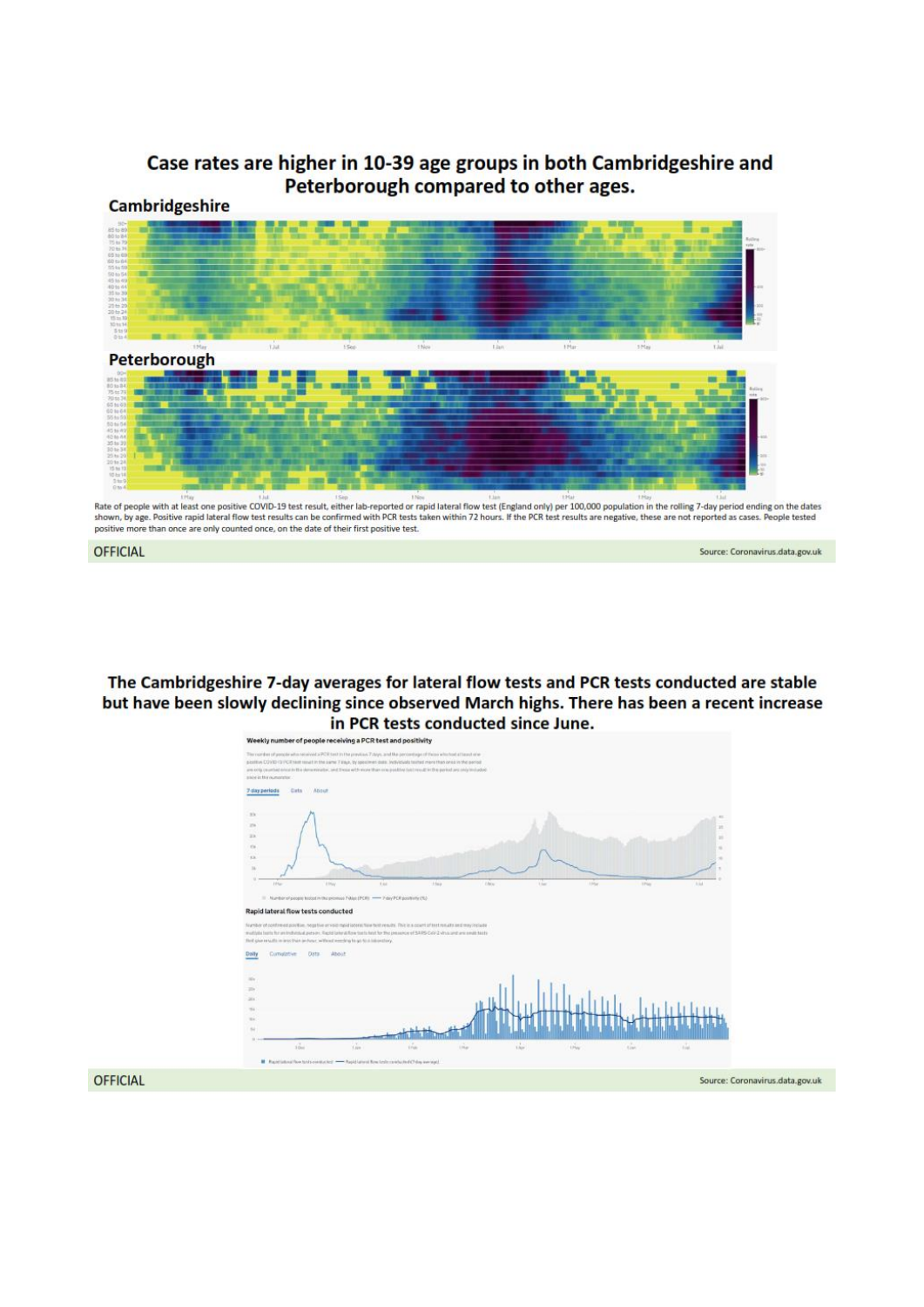The Peterborough 7-day average for lateral flow tests is relatively stable but has been slowly decreasing since observed highs in March. PCR tests are increasing since June.



### The number of patients in hospitals with Covid-19 has been increasing in the most recent week after a recent period of relatively low numbers.



Source: www.england.nhs.uk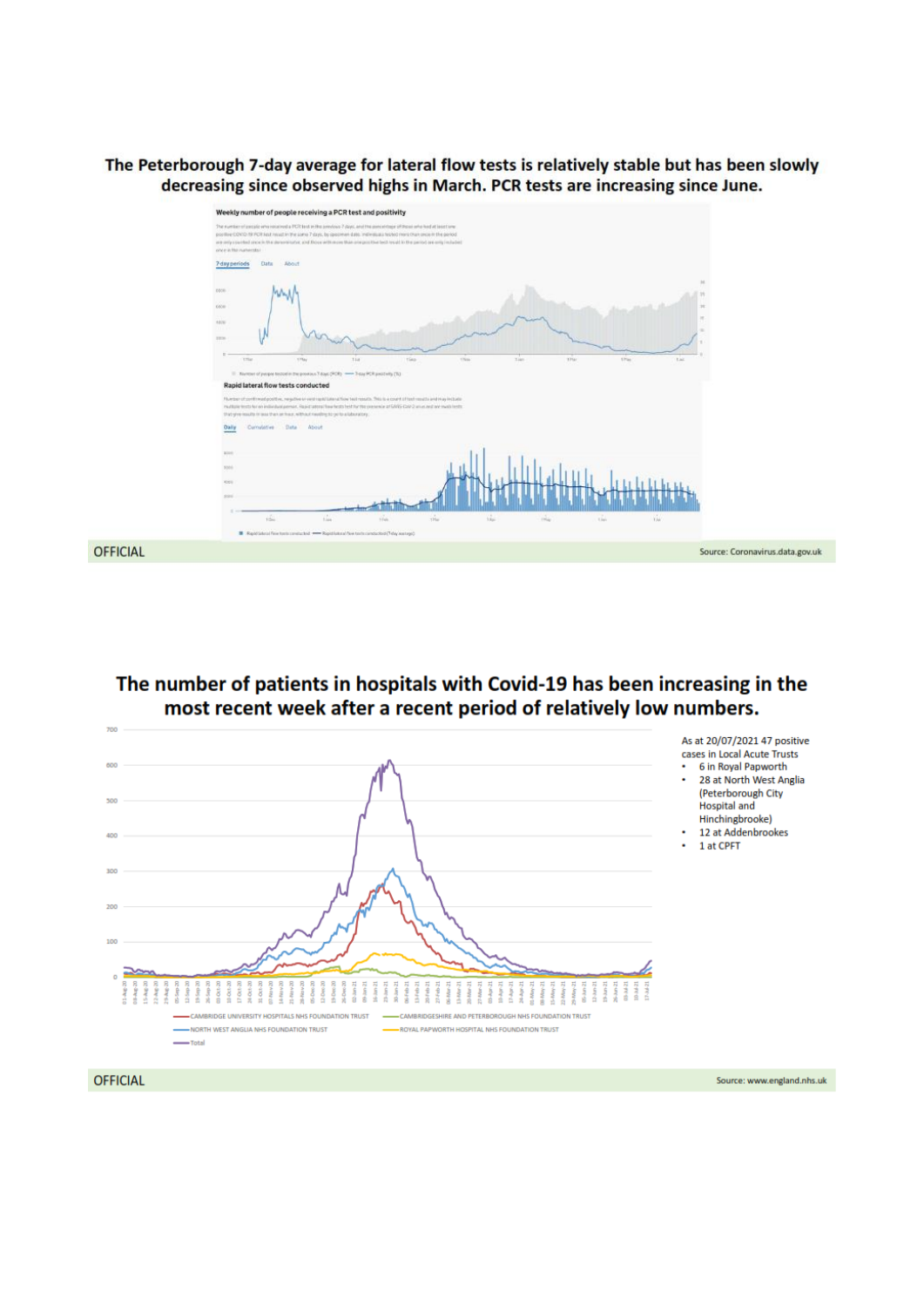### Mortality rates in Cambridgeshire and Peterborough remain low. There was 1 recent death in Cambridgeshire on the 17<sup>th</sup> July and no deaths since 16<sup>th</sup> April in Peterborough



### Excess deaths in Cambridgeshire are currently similar to the 5 year average, but have increased in Peterborough in the most recent week.



OFFICIAL

'Source: Deaths registered weekly in England and Wales, provisional,<br>ONS https://www.ons.gov.uk/peoplepopulationandcommunity/birthsdeathsandmarriages/deaths/datasets/weeklyprovisionalfiguresondeathsregisteredinenglandandwa